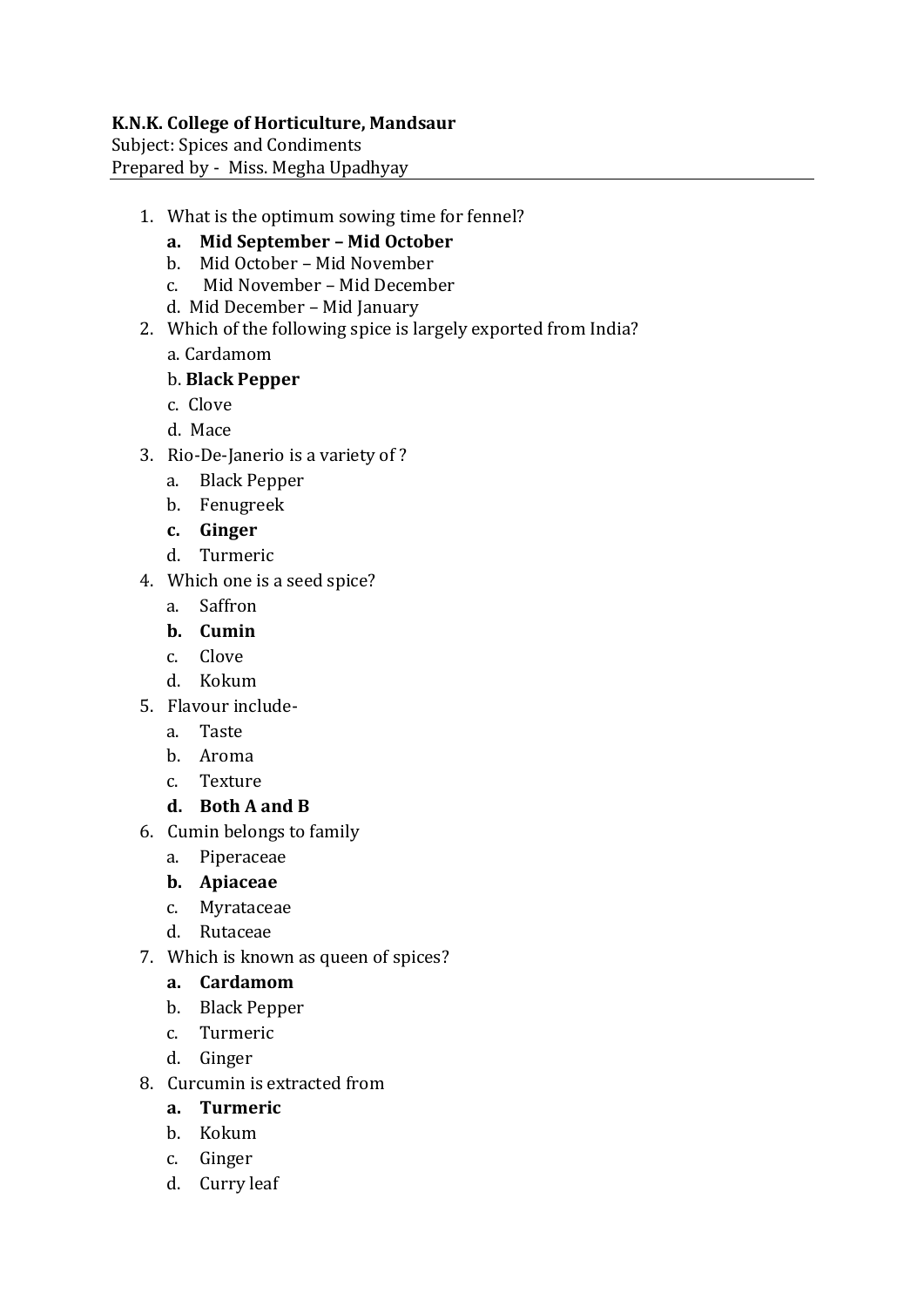- 9. IISR is situated at?
	- a. Bengluru
	- **b. Calicut**
	- c. Varanasi
	- d. Ajmer
- 10. Betal vine is trained on
	- a. Pergolas
	- b. Y trellies
	- **c. Bereja**
	- d. Bower system
- 11. Coriander belongs to family-

#### **a. Apiaceae**

- b. Graminae
- c. Asclapidaceae
- d. Zingiberaceae
- 12.Nityashree and Navashree are the cultivars of?
	- a. Cumin
	- **b. Cinamon**
	- c. Ginger
	- d. Fenugreek
- 13.Sindhu is a variety of
	- a. Fennel
	- **b. Coriander**
	- c. Cumin
	- d. Fenugreek
- 14. Chromosome number of turmeric is
	- a. 2n=22
	- **b. 2n=62**
	- c. 2n=128
	- d. 2n=24
- 15.National Research Centre for seed spices is situated at
	- **a. Ajmer**
	- b. Bikaner
	- c. Junagarh
	- d. Jaipur
- 16. Rajendra Swati is a variety of?
	- a. Turmeric
	- **b. Coriander**
	- c. Black Pepper
	- d. None of the above
- 17. Inflorescence of Coriander is of type
	- a. Spike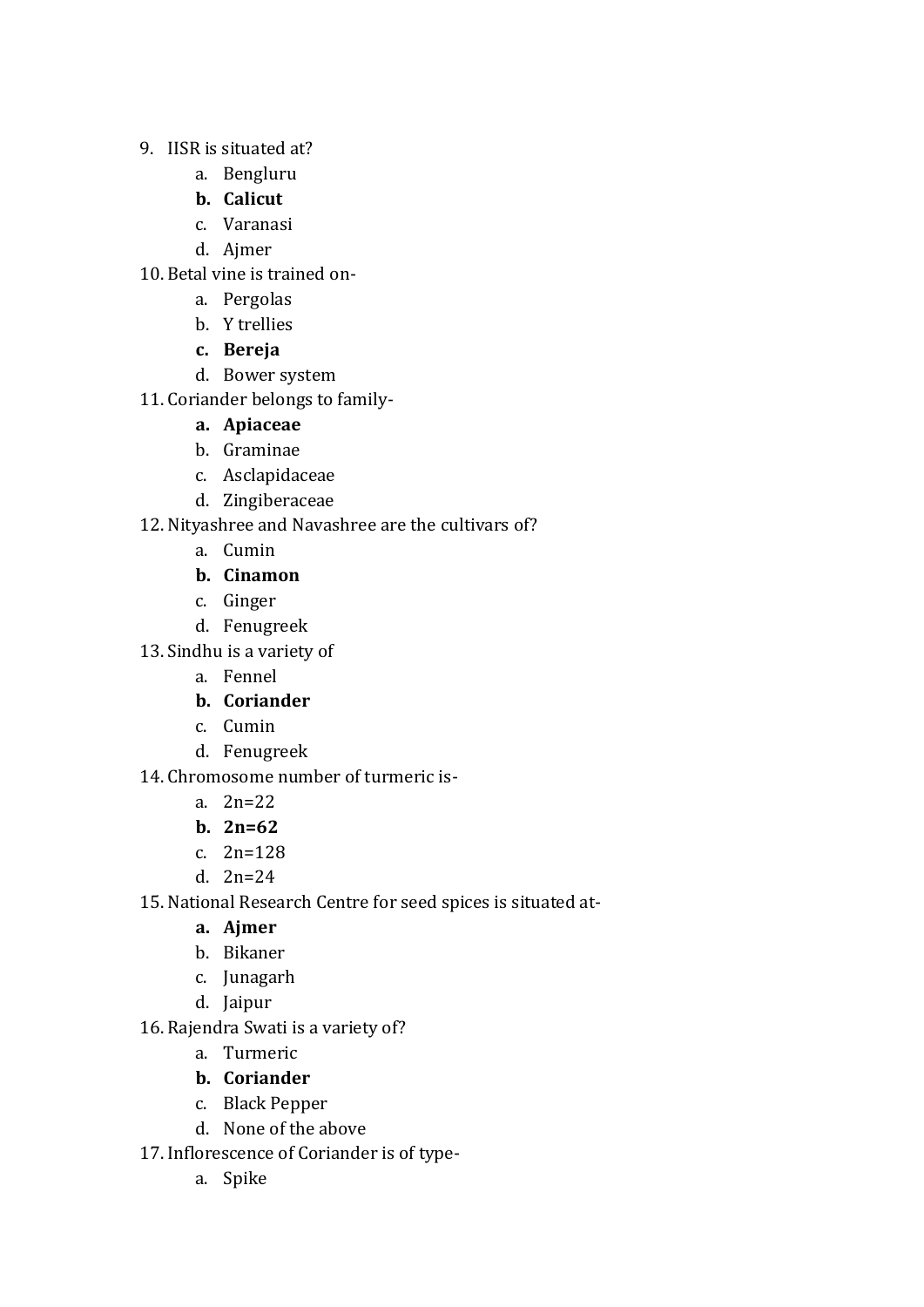#### **b. Compound umbel**

- c. Umbel
- d. Raceme

18. The proportion of dried shelled nutmeg to dried mace is approximately

- a) **20:3**
- b) 10:3
- c) 25:10
- d) 35:10
- 19. In coriander drying is done to maintain moisture level
	- a) **<13% in seeds**
	- b)  $<$  15% in seeds
	- c)  $<$  17 % in seeds
	- d)  $<$  19 % in seeds
- 20. Feathering is related to

# a) **Cinnamon**

- b) Vanilla
- c) All spice
- d) Nutmeg

# 21. Vanilla beans take …………months for drying

- a) 10 months
- b) 8 months
- c) 6 months
- d) **2 months**

# 22. Sun dried black pepper content the moisture %

- a) 10-12%
- b) 15-17%
- c) **20-22%**
- d) 25-27%
- 23. Green and tender pepper is harvested for preparation of –

# a) **Canned pepper**

- b) White pepper
- c) Dry pepper
- d) None of them
- 24. Botanical name of Black pepper is …………
	- a) Curcuma longa
	- b) Acorus calamus
	- c) Pimenta dioca

# **d) Piper nigrum**

#### 25. Botanical name of Dill is …………

- **a) Anethum graveolens**
- b) Foeniculum vulgare
- c) Pimpinella anisum